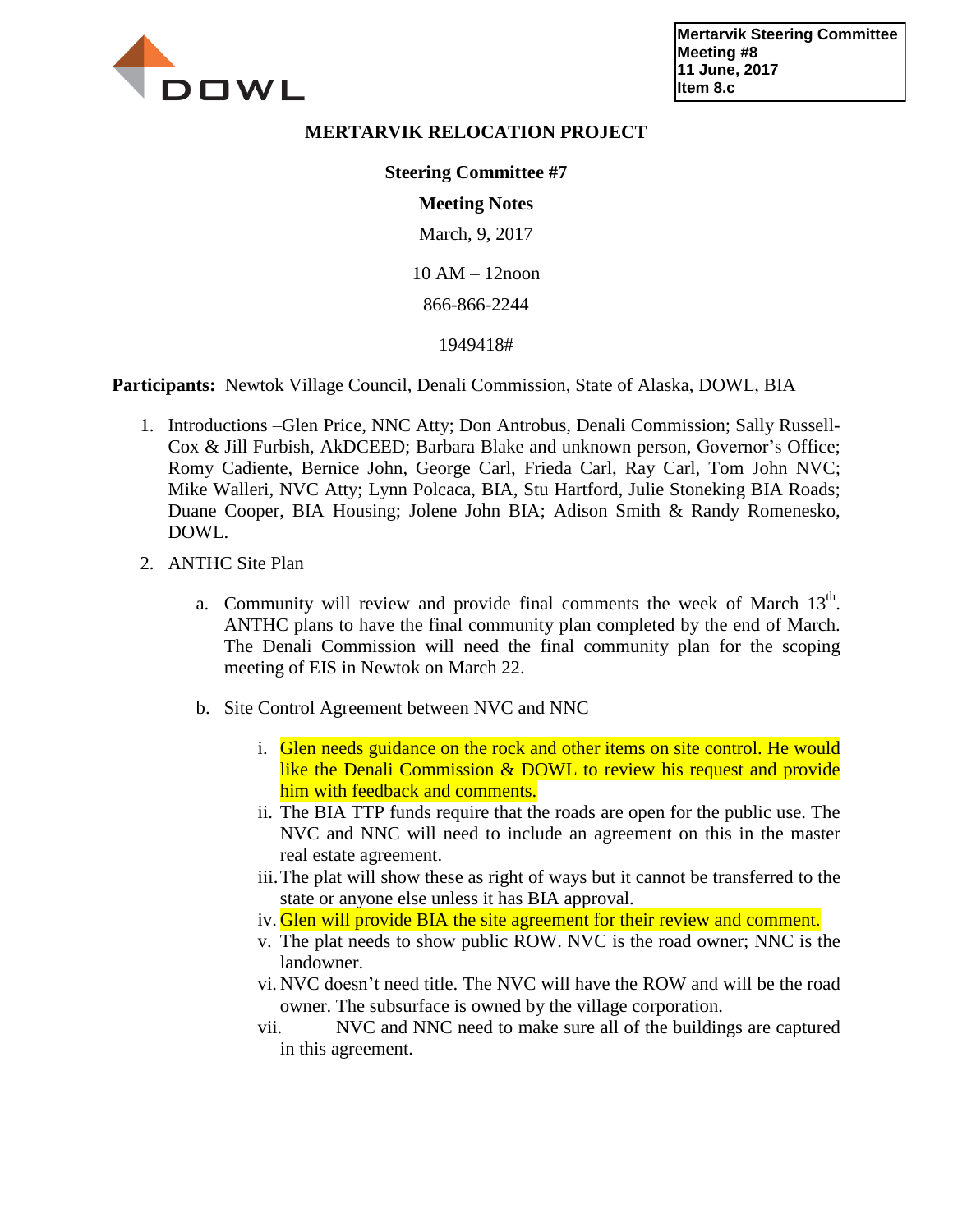

viii. Need to start discussions with YKHC/AVCP-RHS/LKSD about site control. These will be separate agreements between NNC and the entity.

- 3. Housing
	- a. Glen will develop a lease for the two houses built under the Title VI funds by AVCP RHA.
	- b. DOWL will provide Glen initial housing locations after the site plan is approved by NVC.
	- c. Mike W. recommends that we have a meeting with BIA housing after we get the sub recipient signed so we can set the paper work.
	- d. NVC still needs a housing expert on the team to assist NVC with the packaging and leveraging of various funds.
	- e. DOWL will provide a copy of the CCHRC task order/agreement amendment to **BIA** contracting official.
	- f. BIA (Dewayne Cooper) will check with BIA staff to see if the BIA HIP funds can be leveraged with the A16AV01004 grant for house training funds.
- 4. MEC
	- a. Update provided. No comments/questions.
- 5. Roads and Quarry
	- a. Think about the ROW for 100 feet.
	- b. DOWL to send BIA an updated budget.
	- c. Need to find a resolution for the wastewater system at MEC GEI is planning on bringing in small septic materials to support the construction camp. Need to investigate and test septic system installed at MEC to see if it is viable for future use.
- 6. Financial Issues
	- i. MEC is one of the only evacuations in the entire state the MEC could be an evacuation center for western Alaska.
	- ii. Mertarvik can serve as an area hub with the development of the planned runway at 4000LF.
	- iii. School in 2018 four families will be moving to Mertarvik four families consisting of the FEMA Buy out Application.
	- iv. Sally will provide the original study for the MEC evacuation center. Patrick Lemay completed this.
	- v. Ice roads are an allowable cost under the BIA Transportation funding.
- 7. Closing Comments
	- a. NVC Priorities are getting the site development options laid out.